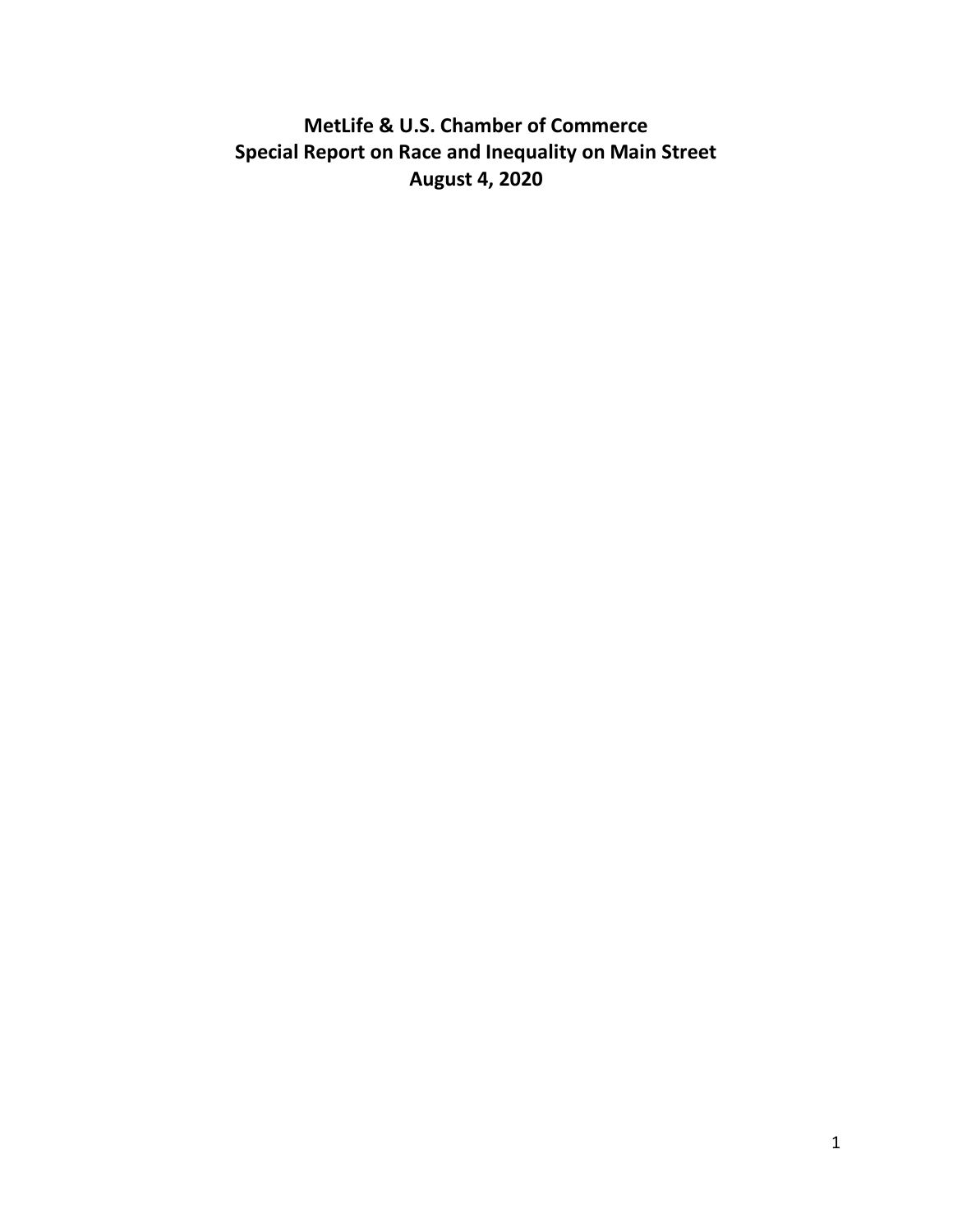# **Report Summary**

#### *POLL SHOWS MINORITY-OWNED SMALL BUSINESSES HARDER HIT BY PANDEMIC*

*MORE MINORITY-OWNED BUSINESSES FEAR PERMANENT CLOSURE, STRUGGLE TO SECURE LOANS* 

Minority-owned small businesses have been disproportionately impacted by the coronavirus and the accompanying economic fallout, according to the MetLife & U.S. Chamber of Commerce Special Report on Race and Inequality on Main Street.

The poll finds that two in three (66%) minority-owned small businesses are concerned about having to permanently close their business versus 57% for non-minority small businesses. However, the gap has narrowed significantly from May, when 52% of non-minority-owned businesses said they were concerned about closing versus a staggering 78% for minority owned businesses.

Minority-owned businesses are also slightly more likely to report trying and failing to secure a loan to help survive the economic turmoil (13% versus 8% of non-minority businesses) linked to the coronavirus.

The poll also revealed shifting attitudes toward minority-owned small businesses. There has been a 17-point increase from the beginning of 2020<sup>1</sup> in the number of small businesses believing minority-owned small businesses face more challenges than non-minority owned ones, from 52% in January to 69% in July. There was an even more significant jump among nonminority-owned small businesses, where in Q1 47% agreed and 40% disagreed; now, 67% agree and just 24% disagree.

Furthermore, two-thirds (66%) of all small businesses acknowledge that minority-owned businesses have been disproportionately impacted by COVID-19.

Most small businesses also think it is important for them to act in the wake of the recent protests over racial inequality. For example, four in five (79%) say it is important to make a commitment to fairness in hiring, promotion, and pay. In addition, three quarters (74%) say it is important to support local Black-owned small businesses.

<sup>1</sup> *Beginning in Q2 2020, the MetLife/U.S. Chamber of Commerce Small Business Index survey has been conducted via a monthly online survey, in place of the typical phone-based approach. This methodological shift is in response to anticipated lower response rates in dialing business locations as a result of mandated closures related to the COVID-19 outbreak. While significant changes in data points can largely be attributed to the recent economic environment, switching from a phone to online approach may have also generated a mode effect.*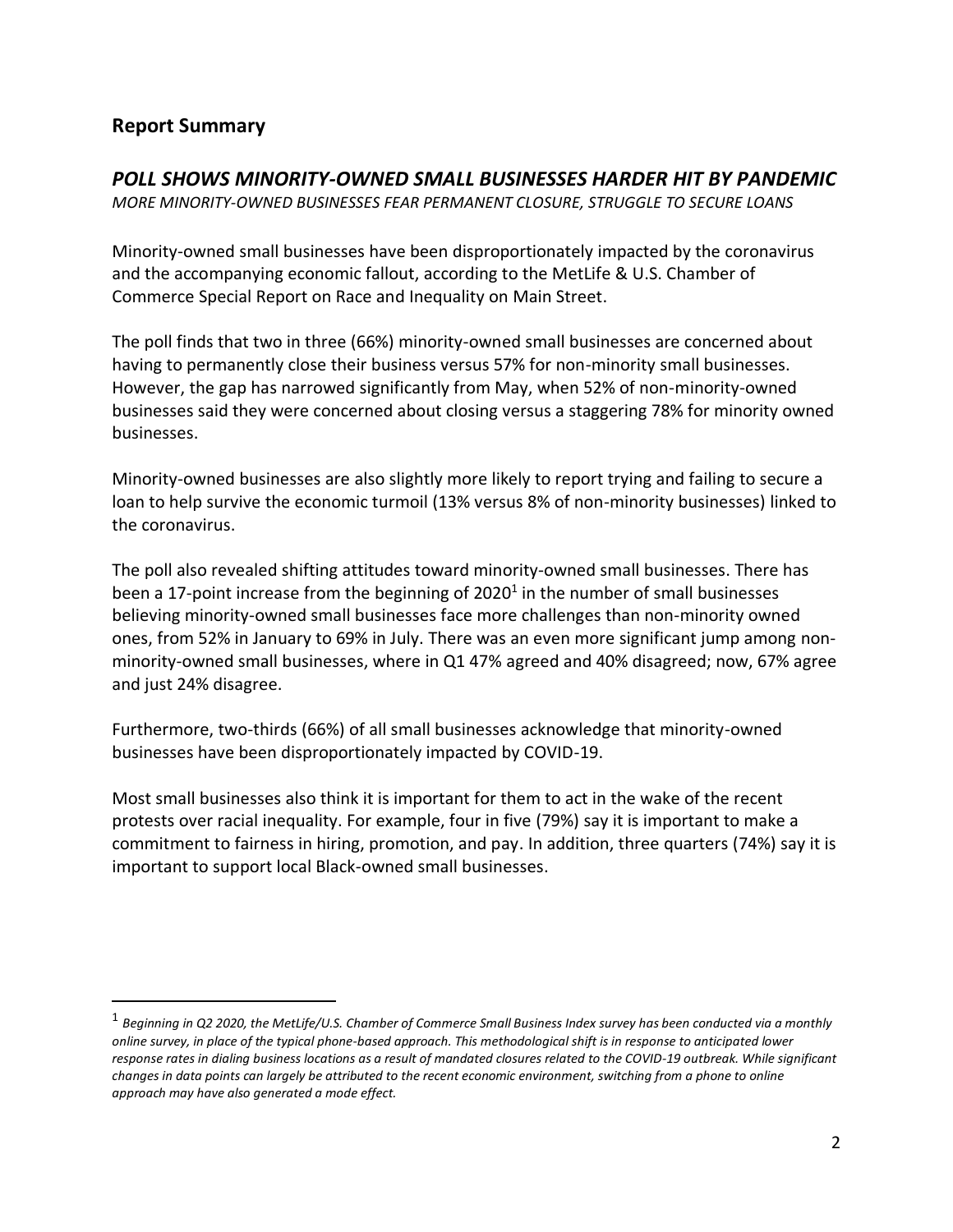# **Report Highlights**

- **Minority owned businesses slightly more likely to have tried and failed in securing a loan.**  Minority owned businesses are slightly more likely to report trying and failing to secure a loan to help survive the economic turmoil (13% versus 8% of non-minority businesses).
- **More minority-owned businesses expect revenue to decrease.** The number of minorityowned businesses expecting revenue to decrease in the next year has increased fivefold (5% in Q1 to 24% now) compared to a much smaller two and a half times uptick for nonminority owned businesses (7% in Q1 to 17% now).
- **Gaps exist in views around reopening.** Minority-owned businesses are more concerned about the risks COVID-19 poses to their customers and employees (70% versus 58% of nonminority-owned small businesses).
- **Differing views on reopening guidance.** Minority business owners are slightly more concerned around the lack of guidance on reopening (62% versus 54% of non-minority businesses).
- **Minority businesses report more competition.** 44% of minority-owned businesses say the level of competition they're facing has increased compared to six months ago (before the pandemic began), versus 27% of non-minority-owned businesses who feel the same way.
- **Majority of small businesses believe it is important to take steps toward racial equality.**  The two actions seen as particularly critical are making a commitment to fairness in hiring, promotion, and pay (79% view this as important), and supporting local, Black-owned businesses (74%).
- **Small businesses report taking some form of action to address or promote racial equality this year**. 35% of small businesses have issued a statement of support for racial equality and fairness, 28% have found ways to support local, Black-owned businesses, and 18% report reevaluating their hiring, promotion, and compensation practices.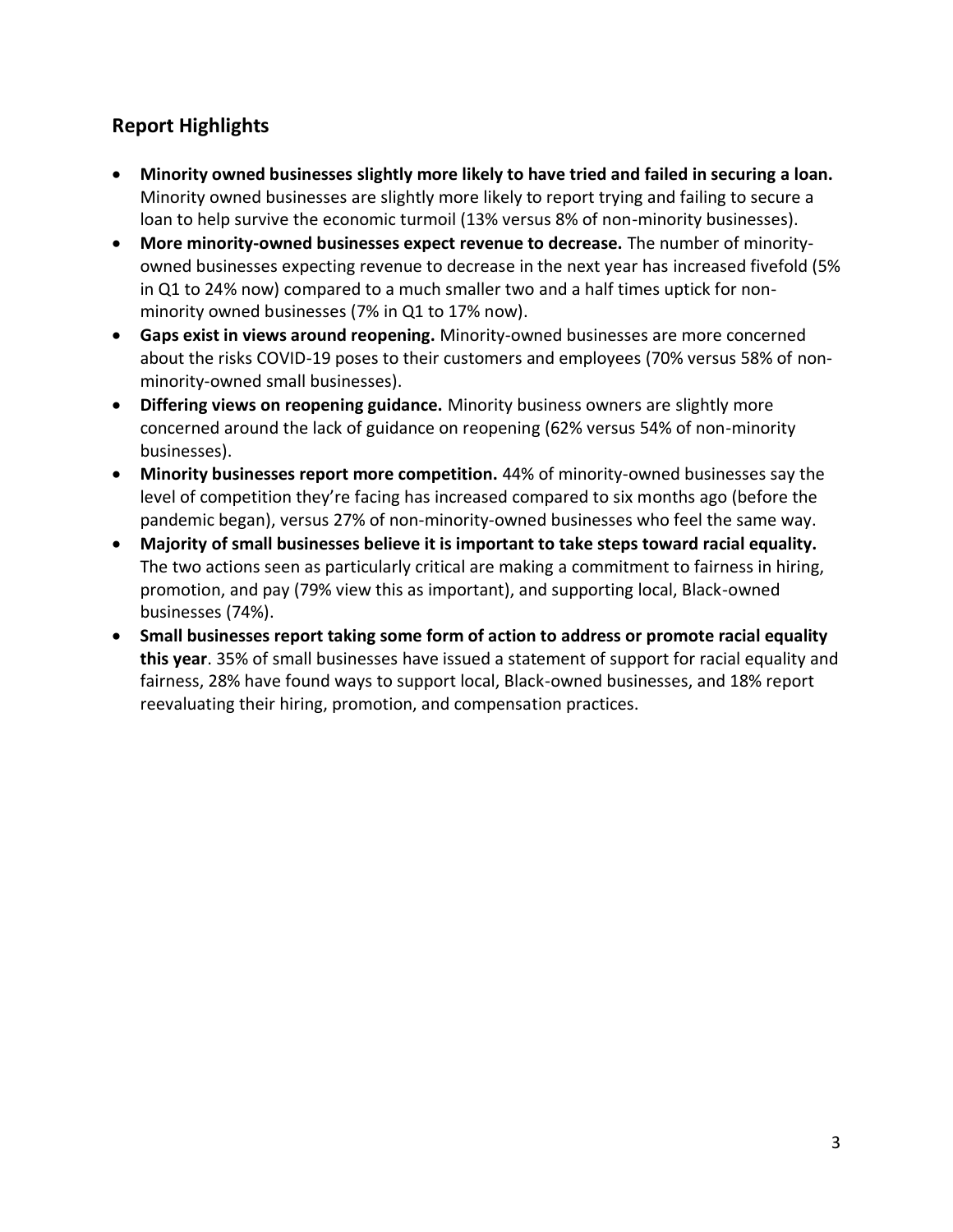### **KEY FINDINGS**

*MINORITY-OWNED BUSINESSES HIT HARDEST BY ECONOMIC IMPACT OF VIRUS*  The survey of small businesses indicates minority-owned businesses have disproportionately borne the brunt of the coronavirus pandemic in a number of ways.

Economically, minority-owned businesses say they are more concerned about having to permanently close their businesses. The poll finds that two in three (66%) minority small businesses are concerned about having to permanently close their business versus 57% for nonminority small businesses. However, the gap has narrowed significantly from May, when 52% of non-minority-owned businesses said they were concerned about closing versus a staggering 78% for minority owned businesses.

The number of minority-owned businesses expecting revenue to decrease in the next year has increased fivefold (was 5% in Q1 to 24% now) compared to a much smaller two and a half times uptick for non-minority owned businesses (7% in Q1 to 17% now).

Minority-owned businesses are slightly more likely to report trying and failing to secure a loan to help survive the economic turmoil (13% versus 8% of non-minority businesses). Viewed as a percentage of those who have applied for a loan, 35% of minority-owned businesses came up empty, compared to 30% of non-minority businesses. Notably, more minority businesses seem to need capital to sustain their businesses with 19% planning on applying for a loan versus 6% of non-minority businesses.

Also, minority-owned businesses are more likely to say they face increased competition lately: 44% of minority-owned businesses say the level of competition they're facing has increased compared to six months ago (before the pandemic began), versus 27% of non-minority-owned businesses who feel the same way. That gap has increased from a seven-point difference in Q1 to a current 17-point difference.

Gaps also exist in view of reopening business and the risks coronavirus poses to their customers and employees. Minority-owned businesses are more concerned about the risks COVID-19 poses to their customers and employees (70% versus 58% of non-minority-owned small businesses). Minority business owners are also slightly more concerned around the lack of guidance on reopening (62% versus 54% of non-minority businesses).

#### *ATTITUDES TOWARD MINORITY-OWNED SMALL BUSINESSES SHIFT*

The report also surveyed small business owners about their perceptions concerning racial equality.

According to the survey, nearly seven in ten small businesses now think that minority-owned small businesses face more challenges than non-minority-owned businesses (69%), up 17 points from 52% since the start of the year. Propelling this shift is a large change in non-minority small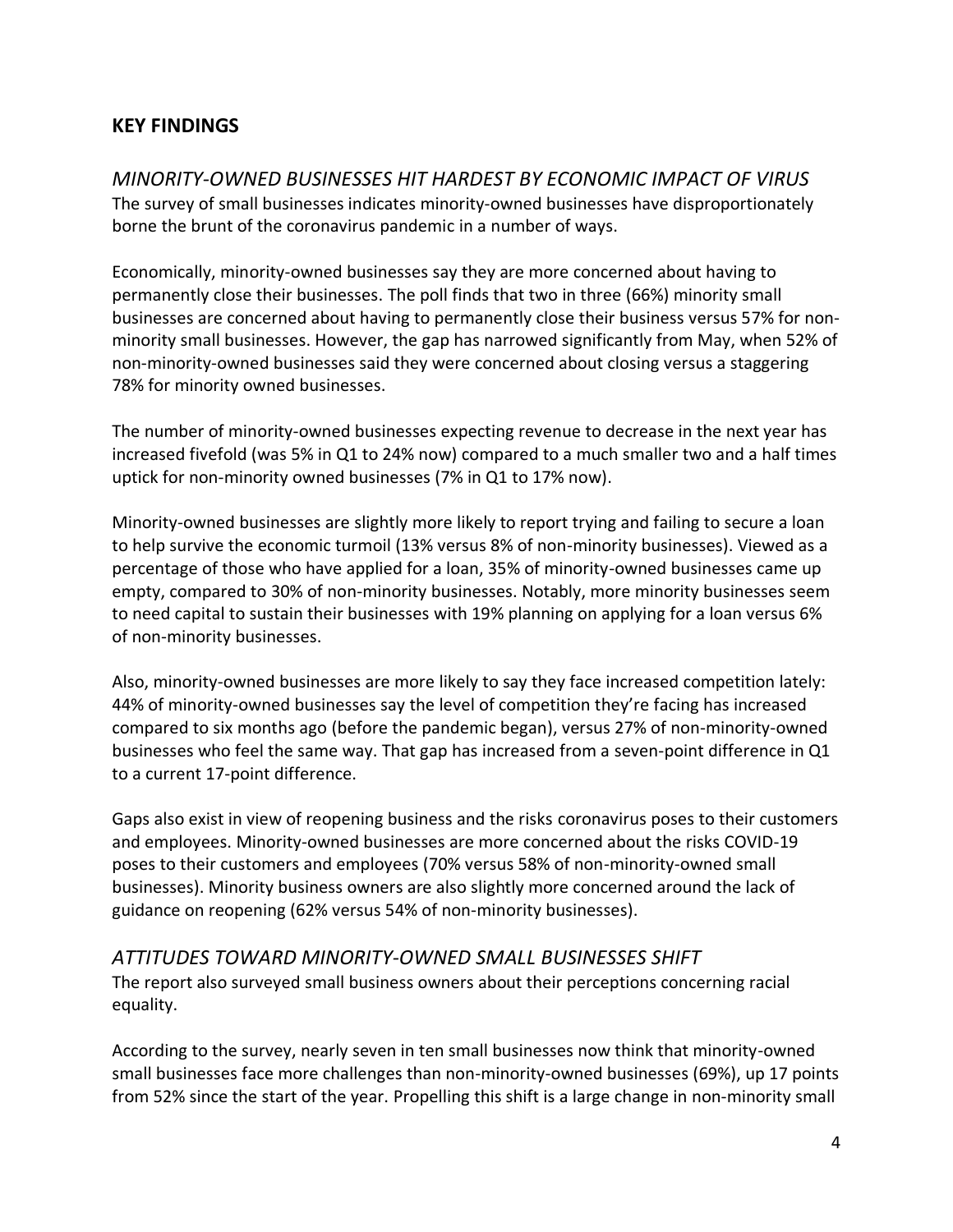business owners' beliefs: the number of non-minority businesses owners who say "minority business owners face more challenges" shot up 20 percentage points since the first quarter (from 47% to 67%).

(74%) of all small businesses believe that there should be more business and investment opportunities available for minorities (39% strongly believe this).

66% of small businesses agree that minority-owned small businesses have been disproportionately impacted by COVID-19. 44% of minority-owned businesses say the level of competition they're facing has increased compared to six months ago before the pandemic began, versus 27% of non-minority-owned businesses who feel the same way.

A strong majority of small businesses believe it is important to take steps toward racial equality. The two actions seen as particularly critical are making a commitment to fairness in hiring, promotion, and pay (79% view this as important), and supporting local, Black-owned businesses (74%).

Other steps seen as critical on racial equality include:

- 67% say it is important to make a statement of support for racial equality and fairness.
- 66% say it is essential to conduct training for employees on racial bias.
- 63% say it is vital to donate to organizations supporting racial equality.
- 61% say it is important to partner with organizations or educational institutions supporting Black-owned business development.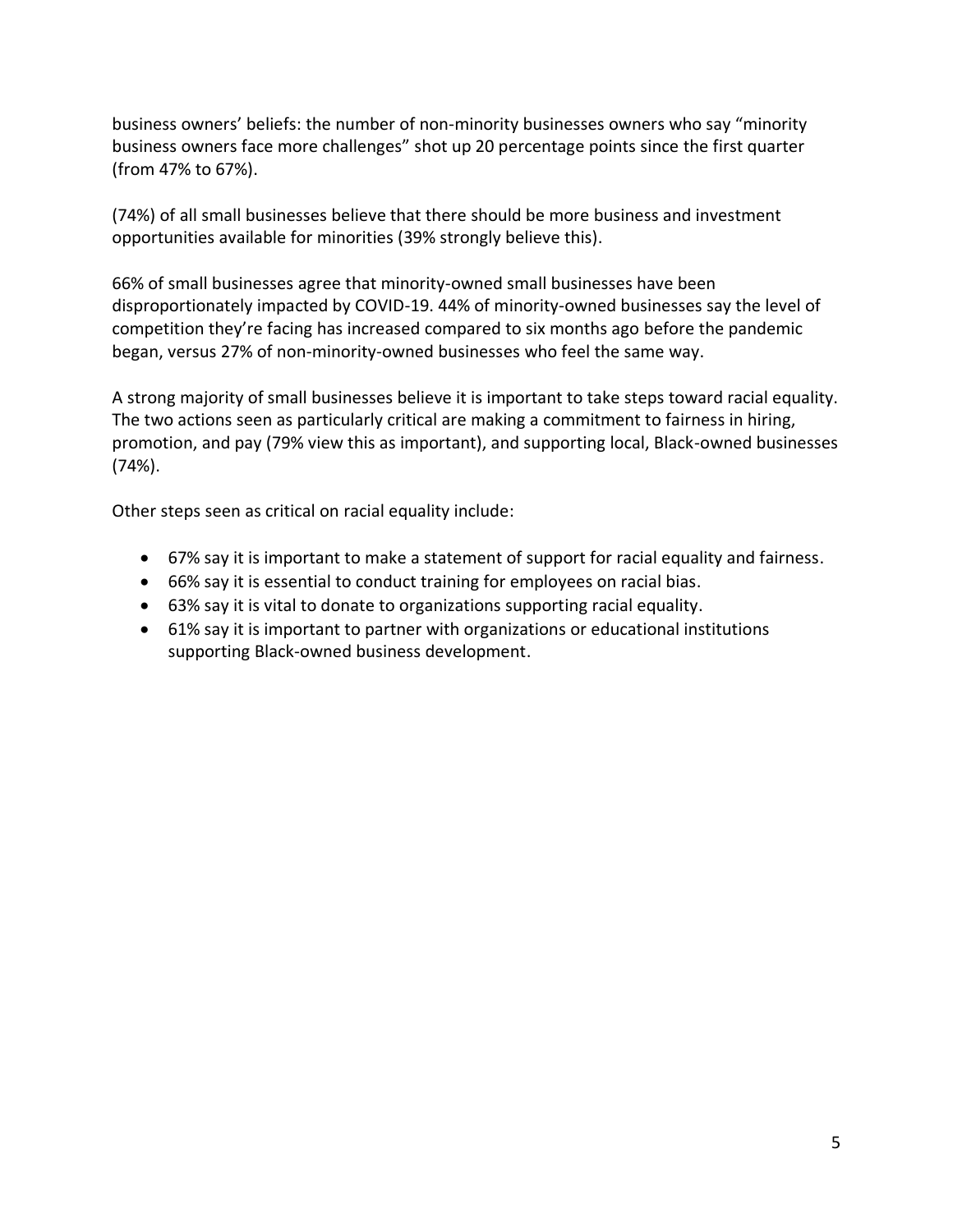| In the wake of recent protests, how<br>important is it for your business <sup>2</sup> to do<br>each of the following?<br>(% Net Important) | Total | What actions has your business<br>taken to address or promote<br>racial equality so far this year?<br>Please select all that apply. | Total |
|--------------------------------------------------------------------------------------------------------------------------------------------|-------|-------------------------------------------------------------------------------------------------------------------------------------|-------|
| Make a commitment to fairness in hiring,<br>promotion, and pay                                                                             | 79    | Reevaluated our hiring, promotion,<br>and compensation practices                                                                    | 18    |
| Support local Black-owned businesses                                                                                                       | 74    | Found ways to support local<br><b>Black-owned businesses</b>                                                                        | 28    |
| Make a statement of support for racial<br>equality and fairness                                                                            | 67    | Made a statement of support<br>for racial equality and fairness                                                                     | 35    |
| Conduct training for employees on racial<br>bias                                                                                           | 66    | Conducted training for<br>employees on racial bias                                                                                  | 24    |
| Donate to organizations supporting racial<br>equality                                                                                      | 63    | Donated to organizations<br>supporting racial equality                                                                              | 25    |
| Partner with organizations or<br>educational institutions supporting                                                                       | 61    | Done direct business with or<br>invested in a Black-owned business                                                                  | 24    |
| Black-owned business development                                                                                                           |       | None of these                                                                                                                       | 31    |

Most small businesses report taking at least one significant action this year to address racial inequality in the workplace. 69% of small businesses report having taken one of the listed actions above to address or promote racial equality so far this year.

Over a third (35%) report making a statement of support for racial equality and fairness. Other popular actions small businesses have taken to promote equality this year include:

- 28% found ways to support local, Black-owned businesses.
- 25% donated to organizations supporting racial equality.
- 24% have done direct business with, or invested in, a Black-owned business.
- 18% reevaluated their hiring, promotion, and compensation practices.

<sup>&</sup>lt;sup>2</sup> Respondent shown "small businesses" if selected that "My business is permanently closed" previously in the survey.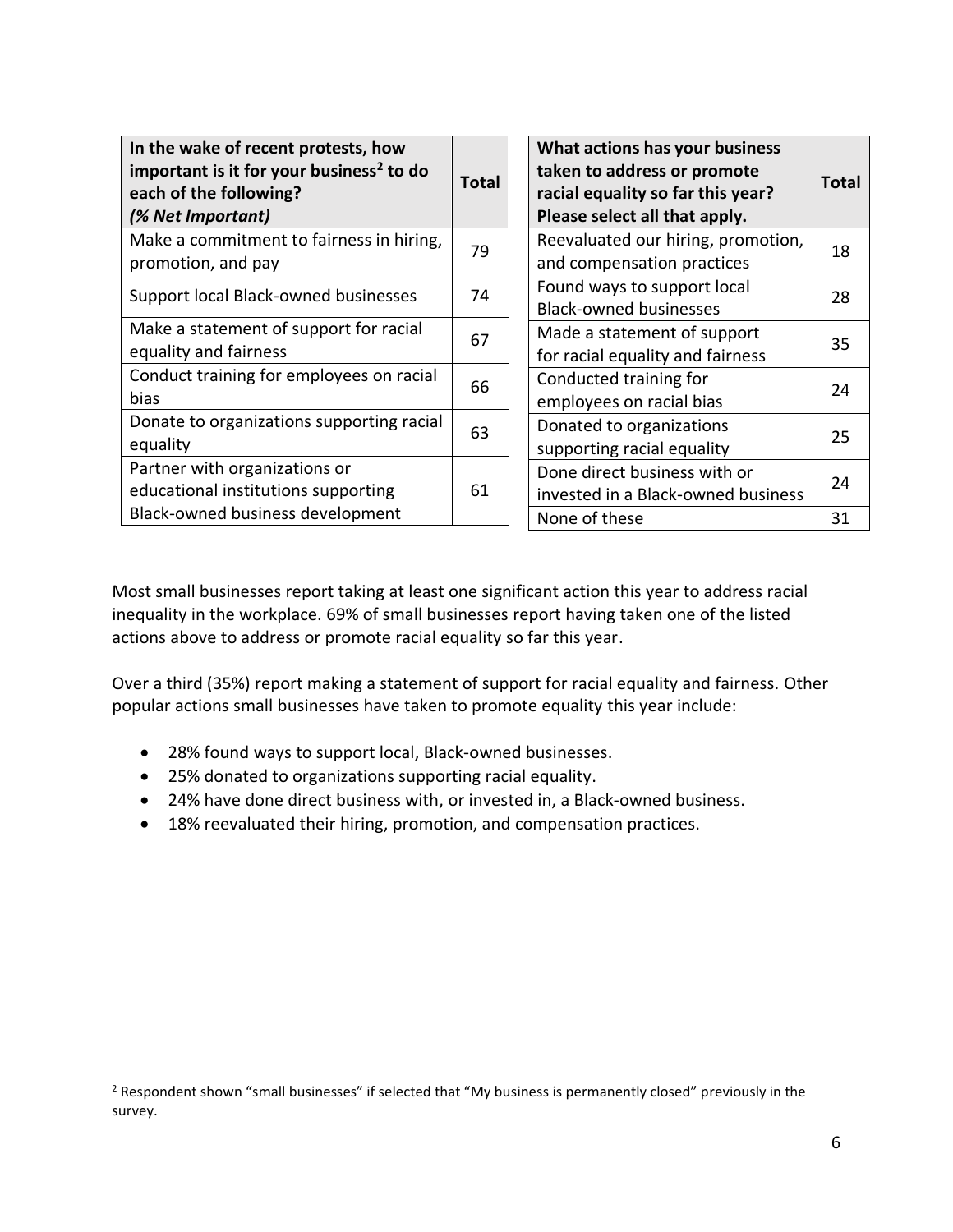# **Methodology**

#### *SURVEY METHODOLOGY*

These are the findings of an Ipsos poll conducted between July 9-16, 2020. For this survey, a sample of roughly 500 small business owners and operators age 18+ from the continental U.S. Alaska and Hawaii was interviewed online in English.

The sample for this study was randomly drawn from Ipsos' online panel, partner online panel sources, and "river" sampling and does not rely on a population frame in the traditional sense. Ipsos uses fixed sample targets, unique to the study, in drawing sample. Small businesses are defined in this study as companies with fewer than 500 employees that are not sole proprietorships. Ipsos used fixed sample targets, unique to this study, in drawing sample. This sample calibrates respondent characteristics to be representative of the U.S. small business population using standard procedures such as raking-ratio adjustments. The source of these population targets is U.S. Census 2016 Statistics of U.S. Businesses dataset. The sample drawn for this study reflects fixed sample targets on firmographics. Post-hoc weights were made to the population characteristics on region, industry sector and size of business.

Statistical margins of error are not applicable to online non-probability polls. All sample surveys and polls may be subject to other sources of error, including, but not limited to coverage error and measurement error. Where figures do not sum to 100, this is due to the effects of rounding. The precision of Ipsos online polls is measured using a credibility interval. In this case, the poll has a credibility interval of plus or minus 5.0 percentage points for all respondents. Ipsos calculates a design effect (DEFF) for each study based on the variation of the weights, following the formula of Kish (1965). This study had a credibility interval adjusted for design effect of the following (n=500, DEFF=1.5, adjusted Confidence Interval=+/-6.5 percentage points).